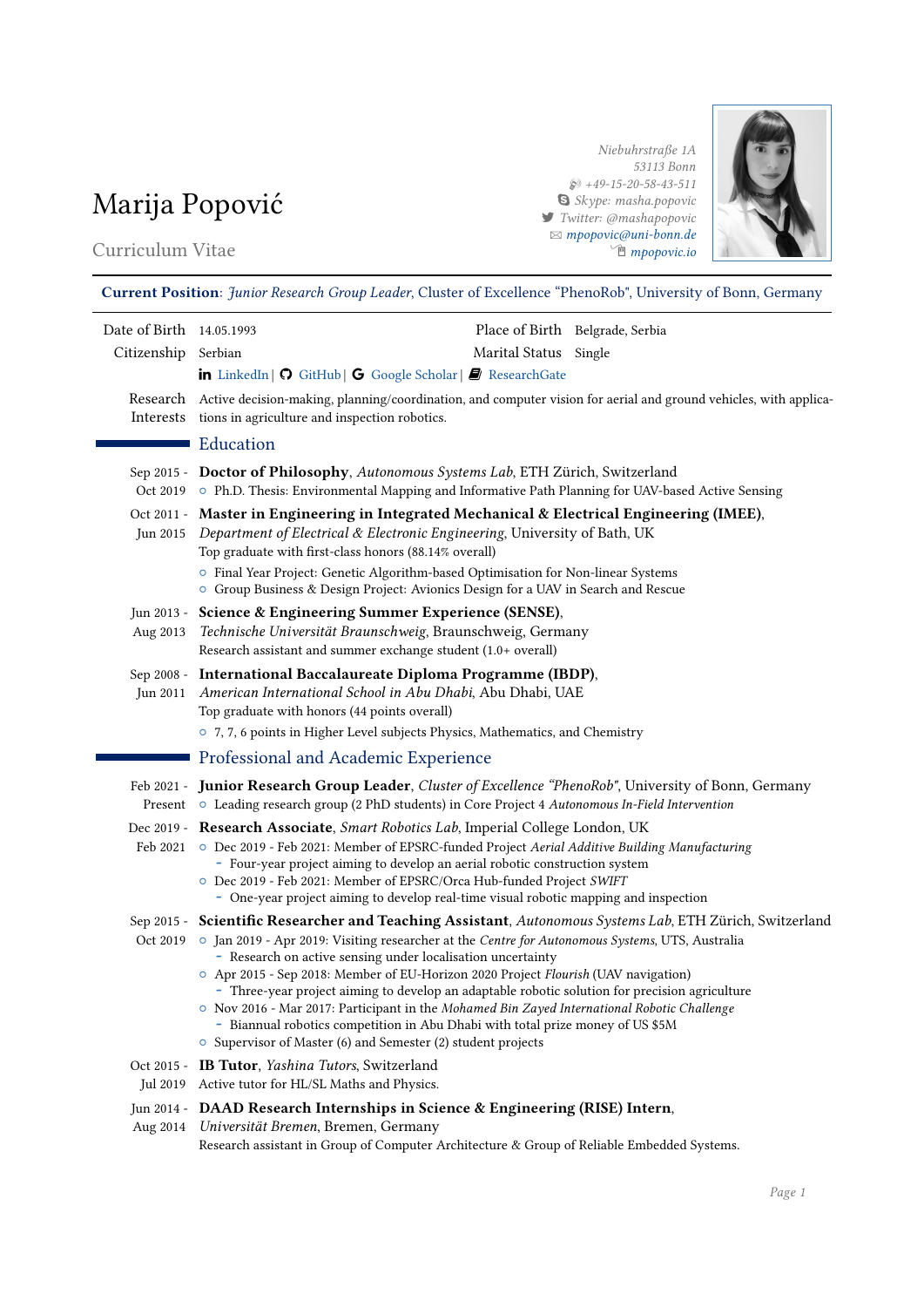# **Citation Indices**

h-index: 13 | i10-index: 14 | Number of citations: 655 | determined via [Google Scholar](https://scholar.google.com/citations?user=XON8iQoAAAAJ&hl=en) on Nov 22

#### Honors and Awards

- 2017 Two second places in the Mohamed Bin Zayed International Robotic Challenge (Challenges 3 and Grand Challenge) as team member
- 2015 Moog International Woman in Engineering Prize, UK
- 2015 M&W Prize for Best Interdisciplinary Engineering Project, UK
- 2015 M&W Prize for Best Final Year IMEE Student, UK
- 2014 2015 Elected Departmental Staff-Student Liaison Committee (SSLC) Student Chair, UK
- 2012 2015 Elected SSLC IMEE Academic Representative (3 years), UK
	- 2013 BP Centurion Award, UK
		- 2011 IBDP Valedictorian of 2011 graduating class, UAE
		- 2011 IBDP Honors Award, UAE

#### Research Grants

2021 Argelander Starter-Kit Grant for Postdocs, awarded to excellent early-career researchers (€13,700)

#### ■ Teaching Experience

- Spring 2021 Module Leader, Decision-Making for Autonomous Robots, University of Bonn, Germany MSc course, introduced and organised new module, lecturing 2 hours/week.
- Spring 2020 Teaching Assistant, Advanced Robotics, Imperial College, UK MEng/MSc course, 4 hours/week, substitute lecturing for Dr. Leutenegger, project supervision. [\[Link\]](http://www.imperial.ac.uk/computing/current-students/courses/433/)
- Spring 2018 Teaching Assistant, Perception and Learning for Robotics, ETH Zürich, Switzerland BSc/MSc course (non-recurring), project supervision. [\[Link\]](https://asl.ethz.ch/education/lectures/perception_and_learning_for_robotics.html)
- Autumn 2016, 2017, 2018 BSc/MSc course. [\[Link\]](https://rsl.ethz.ch/education-students/lectures/robotdynamics.html) Teaching Assistant, Robot Dynamics, ETH Zürich, Switzerland
	- Spring 2017, Teaching Assistant, Autonomous Mobile Robots, ETH Zürich, Switzerland 2018 BSc/MSc course. [\[Link\]](https://asl.ethz.ch/education/lectures/autonomous_mobile_robots.html)

# Online Teaching Examples (YouTube)

- 2021 Decision-Making for Autonomous Robots: What is Planning? <https://youtu.be/M71-2VtXbXM>
- 2021 Decision-Making for Autonomous Robots: Reinforcement Learning <https://youtu.be/wqZ7xeXFtWI>
- 2021 Decision-Making for Autonomous Robots: Informative Planning <https://youtu.be/3w5YIYN-y8o>

## Invited Talks

- Aug 2021 IEEE RAS Technical Committee on Agricultural Robotics and Automation Society (online)
- May 2021 "PhenoRob" Women in Science Series (online)
- Sep 2020 University of Bonn, DE
- Jul 2020 University of Michigan, USA (online)
- Jul 2019 Imperial College London, UK
- Jul 2019 University of Oregon, USA (online)
- Jan 2019 University of Technology, Sydney, AUS
- Feb 2015 ETH Zurich, Zürich, Switzerland

# Professional Positions and Memberships

Junior Co-chair of the IEEE RAS Technical Committee on Agricultural Robotics and Automation (2021-present). Member of the IEEE, IEEE Robotics & Automation Society, IEEE Women in Engineering Society, and Women in AI Society.

# Services for Journals

Associate Editor for journal IEEE Robotics and Automation Letters (2021-present).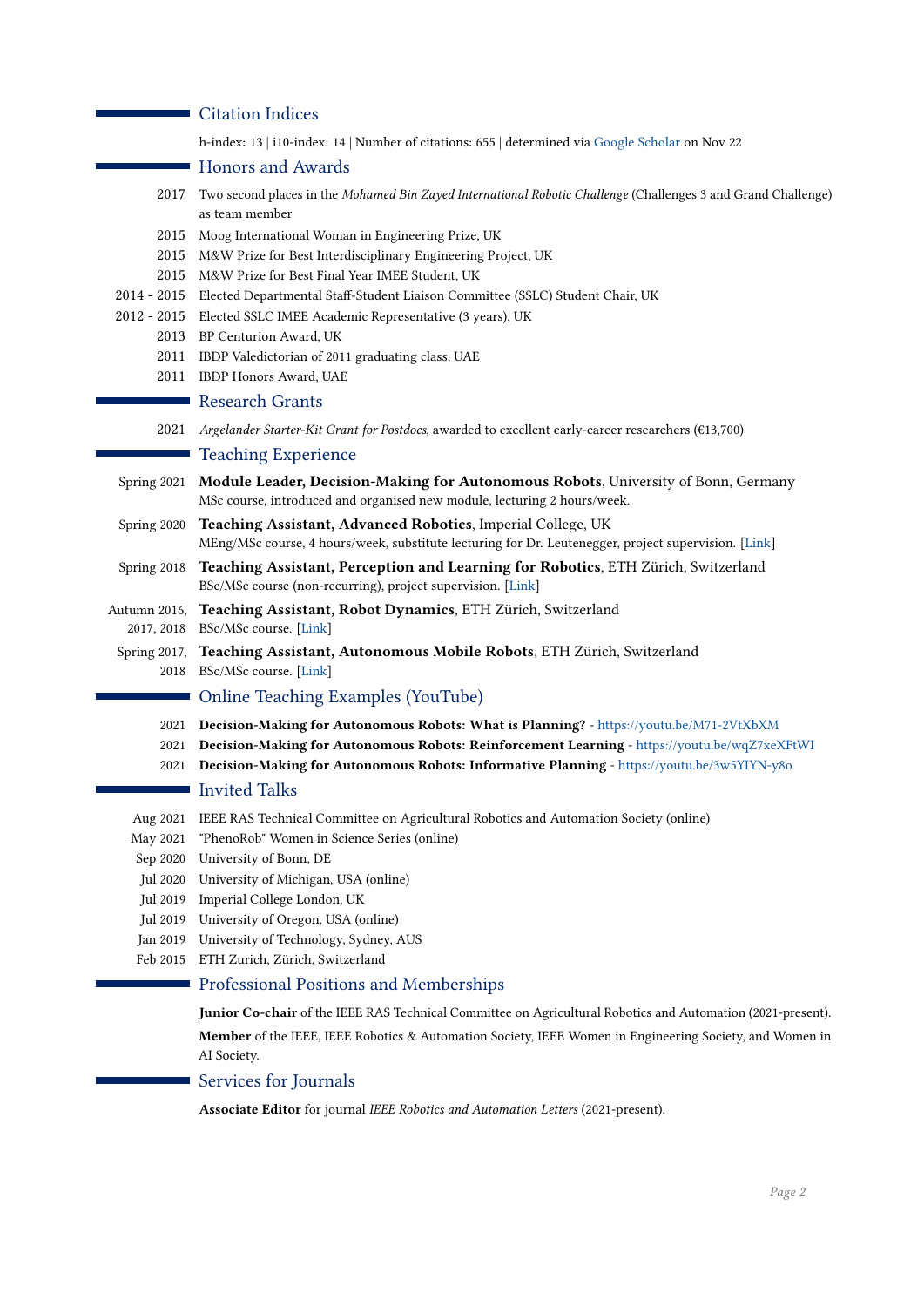Guest Editor for Field Robotics section of journal Remote Sensing for the special issue on Applications of Remote Data Capture Systems in Agriculture and Vegetation (2021).

Associate Editor for Field Robotics section of journal Frontiers in Robotics and AI (2020).

Reviewer: IEEE Robotics and Automation Letters 2018-22; Science Robotics 2020; Remote Sensing 2020; IEEE Transactions on Robotics 2019; 2021; Autonomous Robots 2019; Jour. of Field Robotics 2018; IEEE Access 2018.

# Services for Conferences

Main Organiser of Workshop on Agricultural Robotics and Automation. European Conf. on Mobile Robots (2021).

Program Committee Member of 2nd Workshop on Informative Path Planning and Adaptive Sampling. Robotics: Science and Systems (2019).

Reviewer: European Conf. on Mobile Robots 2021; IEEE Int. Conf. on Robotics and Automation 2016; 2018-22; IEEE/RSJ Int. Conf. on Intelligent Robots and Systems 2017-21; IEEE Conf. on Control Tech. and Applications 2020; Robotics: Science and Systems 2018-19; 2021; IEEE Int. Conf. on Advanced Robotics and Mechatronics 2018; IEEE Int. Symp. on Safety, Security, and Rescue Robotics 2016; Int. Joint Conf. on Artificial Intelligence 2016.

#### Outreach and Other Activities

Participant in IEEE RAS Women in Engineering summer mentoring event (2020). Media coverage: [EU Grants Science Stories article on Project](https://science-stories.ch/flourish/) Flourish (2019).

#### ■ Languages

| Serbian Native proficiency                                                                                                     | English Bilingual proficiency<br>$\circ$ IELTS (2010)                                          |
|--------------------------------------------------------------------------------------------------------------------------------|------------------------------------------------------------------------------------------------|
| German Full professional proficiency<br>○ Goethe-Zertifikat B2 (Sep 2012)<br>○ Swiss German course C1-C2 (Sep 2015 - Dec 2015) | French Limited working proficiency<br>$O$ DELF A2 (Nov 2007)<br>$\circ$ Individual tutoring B1 |
| Spanish Limited working proficiency                                                                                            |                                                                                                |

{ A2 course (Sep 2016 - Dec 2016)

# ■ Publication List

#### Peer-Reviewed Journal/Magazine Articles

- [J9] M. Popović\*, F. Thomas\*, S. Papatheodorou, N. Funk, T. Vidal-Calleja, S. Leutenegger. "Volumetric Occupancy Mapping With Probabilistic Depth Completion for Robotic Navigation". In: IEEE Robotics and Automation Letters. IEEE, 2021. 6(3). [\[pdf\]](https://ieeexplore.ieee.org/abstract/document/9392300)
- [J8] N. Funk, J. Tarrio, S. Papatheodorou, M. Popović, P. F. Alcantarilla, S. Leutenegger. "Multi-Resolution 3D Mapping with Explicit Free Space Representation for Fast and Accurate Mobile Robot Motion Planning". In: IEEE Robotics and Automation Letters. IEEE, 2021. 6(2): pp.3553-3560. [\[pdf\]](https://ieeexplore.ieee.org/document/9362165)
- [J7] A. Pretto, S. Aravecchia, W. Burgard, N. Chebrolu, C. Dornhege, T. Falck, F. Fleckenstein, A. Fontenla, M. Imperoli, R. Khanna, F. Liebisch, P. Lottes, A. Milioto, D. Nardi, S. Nardi, J. Pfeifer, M. Popović, C. Potena, C. Pradalier, E. Rothacker-Feder, I. Sa, A. Schaefer, R. Siegwart, C. Stachniss, A. Walter, V. Winterhalter, X. Wu, J. Nieto. "Building an Aerial-Ground Robotics System for Precision Farming". In: IEEE Robotics and Automation Magazine. IEEE, 2020. In press.
- [J6] M. Popović, T. Vidal-Calleja, G. Hitz, J. J. Chung, I. Sa, R. Siegwart, J. Nieto. "An informative path planning framework for UAV-based terrain monitoring". In: Autonomous Robots. Springer, 2020. pp.889-911. [\[pdf\]](https://link.springer.com/article/10.1007/s10514-020-09903-2)
- [J5] M. Faria, R. Marín, M. Popović, A. Millane, R. Siegwart. "Efficient Lazy Theta\* Path Planning over a Sparse Grid to Explore Large 3D Volumes with a Multirotor UAV". In: Sensors. MDPI, 2019. 19(1). [\[pdf\]](https://www.mdpi.com/1424-8220/19/1/174)
- [J4] R. Bähnemann, M. Pantic, M. Popović, D. Schindler, M. Tranzatto, M. Kamel, M. Grimm, J. Widauer, R. Siegwart, J. Nieto. "The ETH-MAV Team in the MBZ International Robotics Challenge". In: Jour. of Field Robotics. Wiley Periodicals, 2019. [\[arXiv\]](https://arxiv.org/abs/1710.08275)
- [J3] I. Sa, M. Kamel, M. Burri, M. Bloesch, R. Khanna, M. Popović, J. Nieto., R. Siegwart. "Build Your Own Visual-Inertial Drone: A Cost-Effective and Open-Source Autonomous Drone". In: IEEE Robotics and Automation Magazine. IEEE, 2018. pp.89-103. [\[pdf\]](https://ieeexplore.ieee.org/document/8233182/)
- [J2] I. Sa, M. Popović, R. Khanna, Z. Chen, P. Lottes, F. Liebisch, J. Nieto, C. Stachniss, A. Walter, R. Siegwart. "WeedMap: A Large-Scale Semantic Weed Mapping Framework Using Aerial Multispectral Imaging and Deep Neural Network for Precision Farming". In: Remote Sensing. MDPI, 2018. 10(3). [\[pdf\]](https://www.mdpi.com/2072-4292/10/9/1423)
- [J1] I. Sa, Z. Chen, M. Popović, R. Khanna, F. Liebisch, J. Nieto, R. Siegwart. "weedNet: Dense Semantic Weed Classification Using Multispectral Images and MAV for Smart Farming". In: IEEE Robotics and Automation Letters. IEEE, 2018. 3(1): pp.588-595. [\[pdf\]](https://ieeexplore.ieee.org/document/8115245/) Peer-Reviewed Conference Papers
- [C16] L. Jin, J. Rückin, S. Kiss, T. Vidal-Calleja, M. Popović. "Adaptive-Resolution Gaussian Process Mapping for Efficient UAV-based Terrain Monitoring". In: IEEE Int. Conf. on Robotics and Automation. 2021. Under review. [\[arXiv\]](https://arxiv.org/abs/2109.14257)